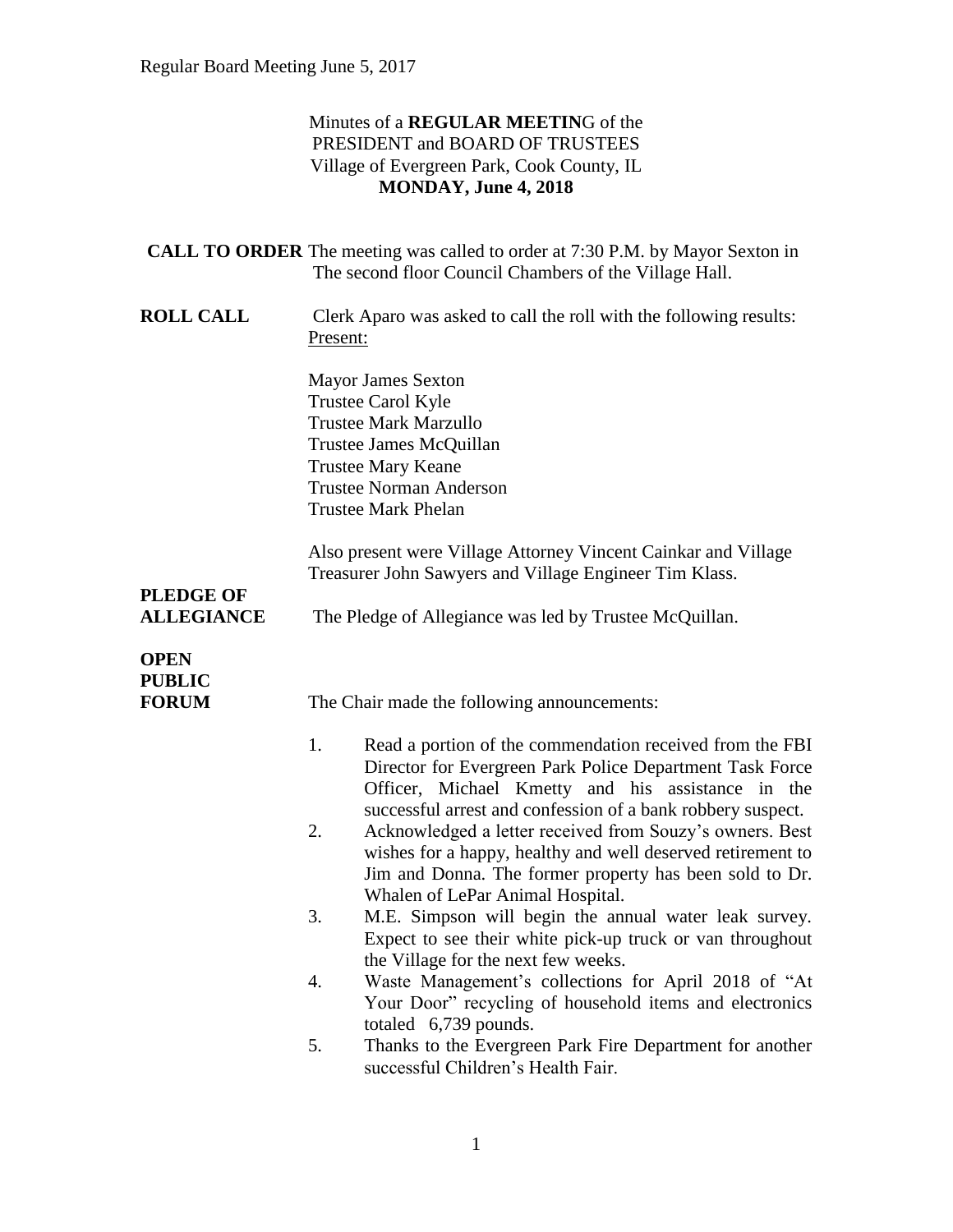- 6. Meijer's has again partnered with the village Pantry for a Simply Give Campaign which runs now through Sunday, June 17, 2018. Participate by purchasing a \$10.00 Simply Give donation card, which is then converted to a Meijer gift card.
- 7. The Driving Range at the 50 acre park is open please check our website for hours.
- 8. Farmers Market is on Thursdays from 7:00 am to 1:00 pm at Yukich Fields.
- 9. The 5<sup>th</sup> Annual Senior Health Fair will be held on Wednesday, June 13, 2018 from 10:00 a.m. to 2:00 p.m. at the Evergreen Park Fire House, 9000 S. Kedzie. Free health screenings, valuable information and activities ae planned. This event is open to residents and caregivers.
- 10. Thanks to the EP Fire Department for another successful Children's Health Fair.
- 11. Summer Movies in the Park events, co-sponsored by the Evergreen Park Stallions, will be held on Friday, June 22, 2018 at 9:00 p.m. at the Park,  $91<sup>st</sup>$  & Rockwell. The featured movie is *A League of Their Own*. The event is subject to cancellation if weather is inclement.
- 11. The 30th Annual Day in the Park is Saturday, June 30, 2018 from  $11:30$  a.m.  $-9:00$  pm at Yukich Fields due to the remodeling work at the Community Center.
- 12. The 50th Annual Independence Day Parade is Tuesday, July 3, 2018 at 6:30 p.m. Fireworks at dusk at Duffy Park 92nd and Millard.

# **OPEN**

**AUDIENCE** Ms. Alice Allpow, 9900 Block of Sawyer, referenced The Village Code Book, Ordinance No. 12-215 adopted in 1965. The Code reads "*It shall be unlawful for any male person to appear in any public place, banquet room, hall or private club in a dress not belonging to his sex."* She stated she identifies as a transgender woman and asked if this ordinance could be deleted from the Code. The Chair answered he will have the Village attorney review the ordinance and delete it.

> Mrs. Watkins, 9500 Block of Sacramento, thanked the Chair and the Street Department for their help in resolving the street light issues. She also thanked the Chair for having the Police Department direct traffic on side streets due to the closure of the railroad crossing. She asked when the work at Duffy Park will be completed. The Chair responded the Village is doing most of the work resulting in a savings of \$33,000 for the Village. It should be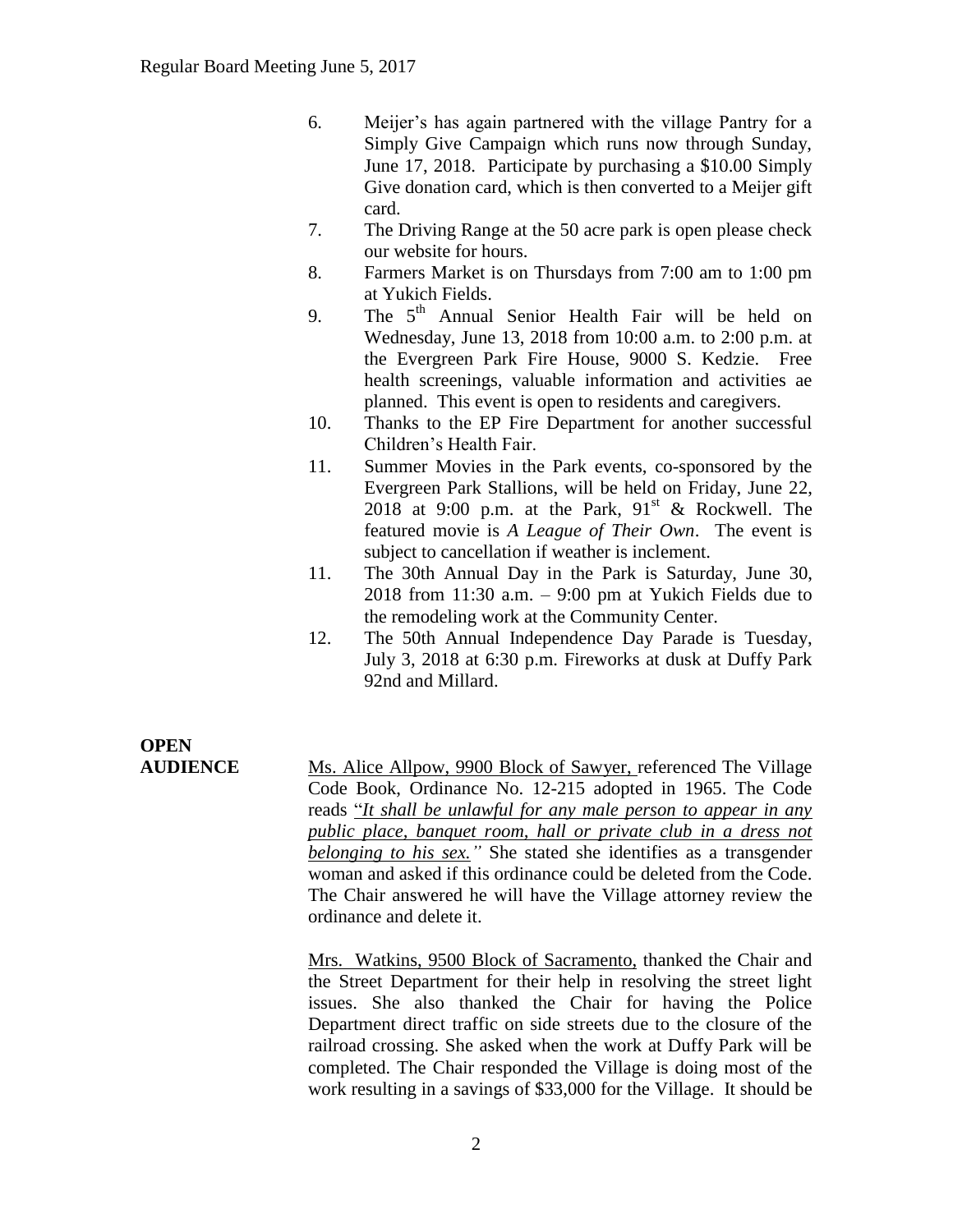completed within the next few weeks. Trustee Phelan complimented the village crew doing the park work. She questioned the use of chemicals by Cook County Abatement. Mr. Mike Knieps of EP Water Management responded the Village uses larvacide treatments to treat all 2800 storm basins. The first application of a thirty (30) day briquette was done last week. The second application will be completed by June 18 and it is a tablet that remains active for 180 days.

Mrs. Oakes, 2900 Block of  $97<sup>th</sup>$  Street, asked if more stop signs or portable speed bumps could be erected in her area. She described her street as a raceway. She presented the Chair with a petition signed by her neighbors at  $97<sup>th</sup>$  and Richmond. The Chair stated he will have the Police monitor the situation and complete a survey of the traffic and issue tickets as necessary. He agreed to erect stop signs where needed and reminded everyone to slow down and make complete stops.

Mrs. Shawn Good, 9400 Block of Ridgeway, stated she is having a problem with customers from Pete's Market parking in front of her house. Currently there are "Residential Parking Only" signs and they are not deterring people. The Chair suggested alleviating the issue she should gather a petition from her neighbors for permit parking only on the entire block.

### **REGULAR**

**AGENDA** Motion by Trustee Phelan second by Trustee Kyle to waive reading of the minutes of the May 21, 2018 regular Meeting of the President and Board of Trustees. The motion was passed by unanimous voice vote and so ordered by the Chair.

#### **RESOLUTION NO. 15-2018**

Motion by Trustee McQuillan second by Trustee Marzullo to approve **Resolution NO. 15-2018** with expenditures of the General Corporate Fund of \$ 539,413.46 and the Water Management Fund of  $$ 82,927.15$  and the  $95<sup>th</sup>$  Street TIF Fund, \$ 1,152.00 and the Capital Improvement Fund, \$ 187,407.49 and the Self Insurance Fund \$150.00 and the Street Bond Fund, \$97,100.00 for a total of \$ 908,150.10. Upon roll call, voting YES: Trustees Kyle, Marzullo, McQuillan, Keane, Anderson and Phelan; voting NO: NONE. The motion was passed and so ordered by the Chair.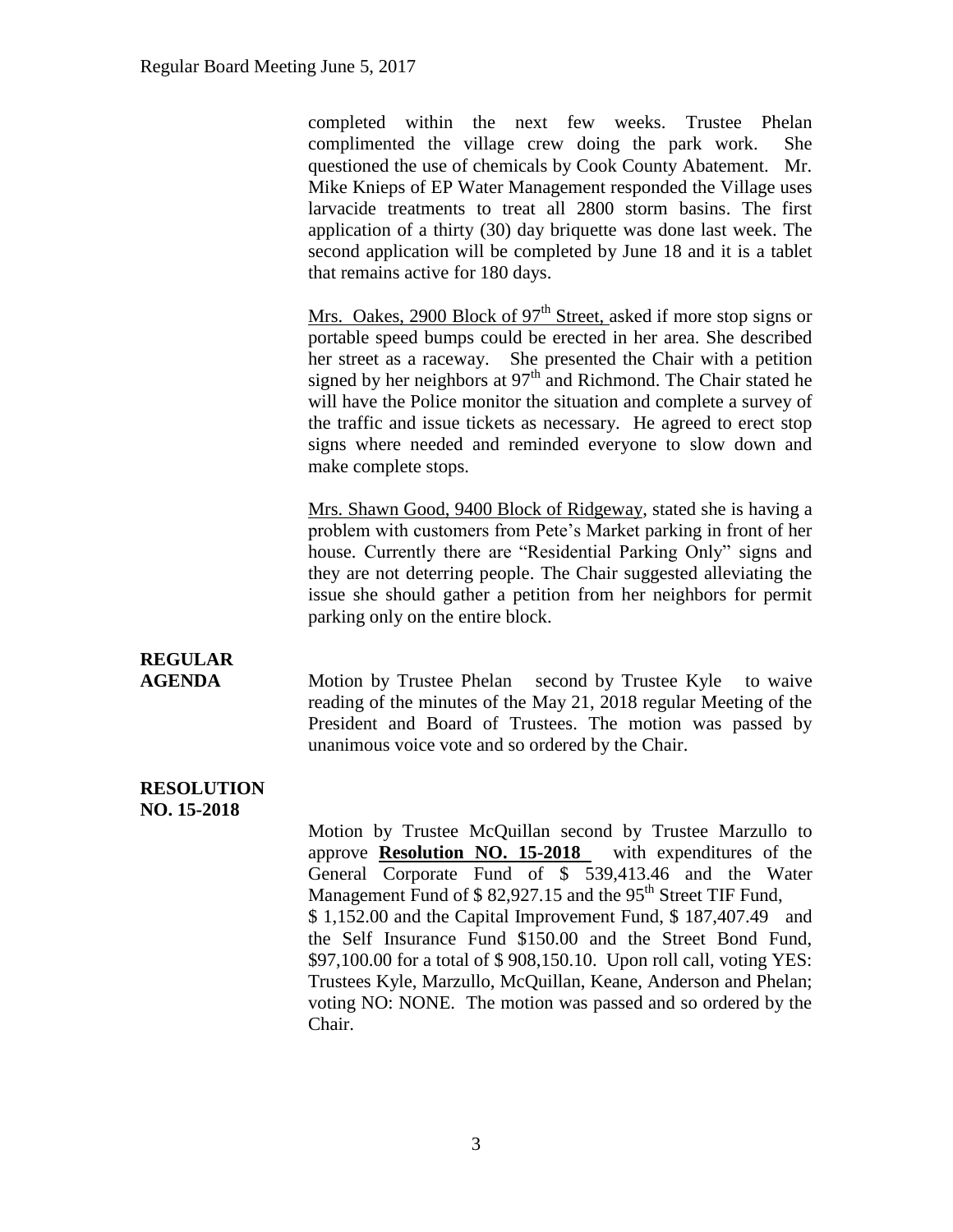### **WATER COLLECTOR'S**

**REPORT** Motion by Trustee Marzullo second by Trustee Kyle to accept for information and file the **Water Collector's** report for **May 2018** in the amount of \$ 706,594.94. The motion was passed by unanimous voice vote and so ordered by the Chair.

#### **VILLAGE COLLECTOR'S REPORT**

Motion by Trustee Phelan second by Trustee Anderson to accept for file and information the **Village Collector's** report for **May 2018** in the amount of \$ 1,694,001.69. The motion was passed by unanimous voice vote and so ordered by the Chair.

### **BUSINESS**

**CERTIFICATES** Motion by Trustee Kyle second by Trustee Keane to approve the business regulation certificate for **VISIONWORKS** to operate a retail optical store selling prescription and non-prescription eye wear located at 9644 S. Western Avenue, (Bldg. L) Evergreen Park, Illinois. Upon roll call, voting YES: Trustees Marzullo, McQuillan, Keane, Anderson, Phelan and Kyle; voting NO: NONE. The motion was passed and so ordered by the Chair.

> Motion by Trustee Kyle second by Trustee Marzullo to approve the business regulation certificate for **A. MASONRY GROUP, INC.** to operate an office for masonry contractor located at 3613 W. 95<sup>TH</sup> Street, Evergreen Park, Illinois. Upon roll call, voting YES: Trustees McQuillan, Keane, Anderson, Phelan, Kyle and Marzullo; voting NO: NONE. The motion was passed and so ordered by the Chair.

> Motion by Trustee McQuillan second by Trustee Phelan to approve the business regulation certificate for **SLICE FACTORY**  to operate a quick service restaurant and located at 9607 S. Pulaski Avenue in Evergreen Park, Illinois. Upon roll call, voting YES: Trustees Keane, Anderson, Phelan, Kyle, Marzullo and McQuillan; voting NO: NONE. The motion was passed and so ordered by the Chair.

### **HONORARY SIGN REQUEST**

**JERRY BOSCH** Motion by Trustee Marzullo second by Trustee Kyle to approve the request from the family of former Trustee Jerome "Jerry" Bosch to erect an honorary street sign at 93rd & Central Park in his memory. The dedication will take place on August  $1<sup>st</sup>$ , 2018 which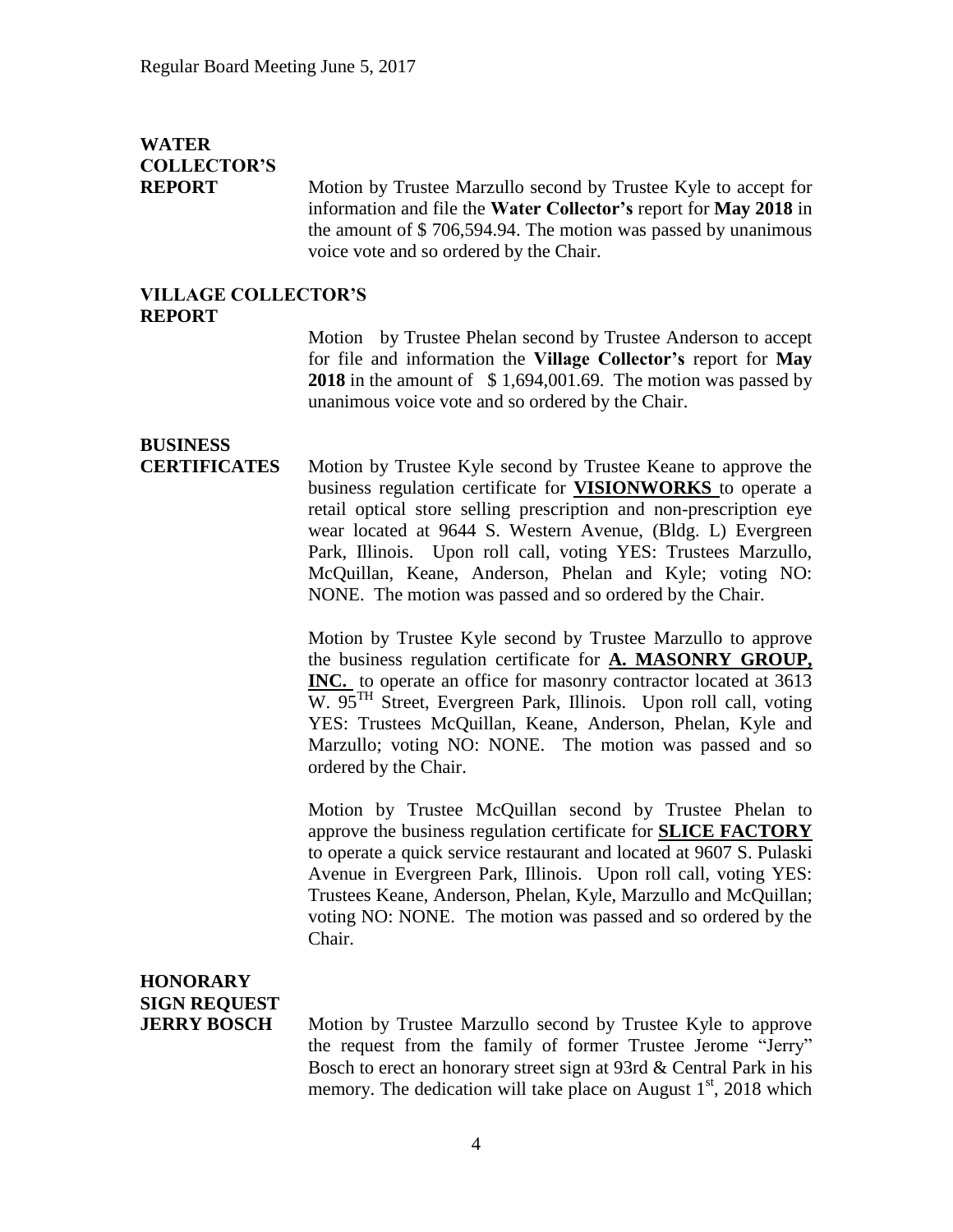would have been his 82nd birthday. Upon roll call, voting YES: Trustees Anderson, Phelan, Kyle, Marzullo, McQuillan and Keane; voting NO: NONE. The motion was passed and so ordered by the Chair.

#### **SW CONFERENCE OF MAYORS DUES**

Motion by Trustee McQuillan second by Trustee Phelan to approve the Mayor's request for the annual 2019 membership dues for July 1, 2018 to June 30, 2019 in the Southwest Conference of Mayors in the amount of \$ 5,500.00. Upon roll call, voting YES: Trustees Phelan, Kyle, Marzullo, McQuillan, Keane and Anderson; voting NO: NONE. The motion was passed and so ordered by the Chair.

### **ENGINEER'S**

**REPORT** Tim Klass had no report.

## **ATTORNEY'S**

**REPORT** Vince Cainkar had no report.

### **97TH**

### **& WESTERN** Motion by Trustee Phelan second by Trustee Kyle to approve the PW Director's request to award the low bidder of Evergreen Mechanical Contractors, Inc. in the amount of \$24,959.00 for the  $97<sup>th</sup>$  & Western Emergency Feed Meter Vault upgrade. This is part of the new 12 inch water main that Water Management team members are installing on  $96<sup>th</sup> - 98<sup>th</sup>$  Street & Western Avenue. Upon roll call, voting YES: Trustees Kyle, Marzullo, McQuillan, Keane, Anderson and Phelan; voting NO: NONE. The motion was passed and so ordered by the Chair.

#### **COMMUNITY CENTER CHANGE ORDER**

Motion by Trustee Marzullo second by Trustee Kyle to approve the PW Director's request for a change order #1 to Henry Brothers Co. in the amount of \$13,785.12. This is for an additive for the concrete to make sure it dries properly for the floor application in the entire building. Upon roll call, voting YES: Trustees Marzullo, McQuillan, Keane, Anderson, Phelan and Kyle; voting NO: NONE. The motion was passed and so ordered by the Chair.